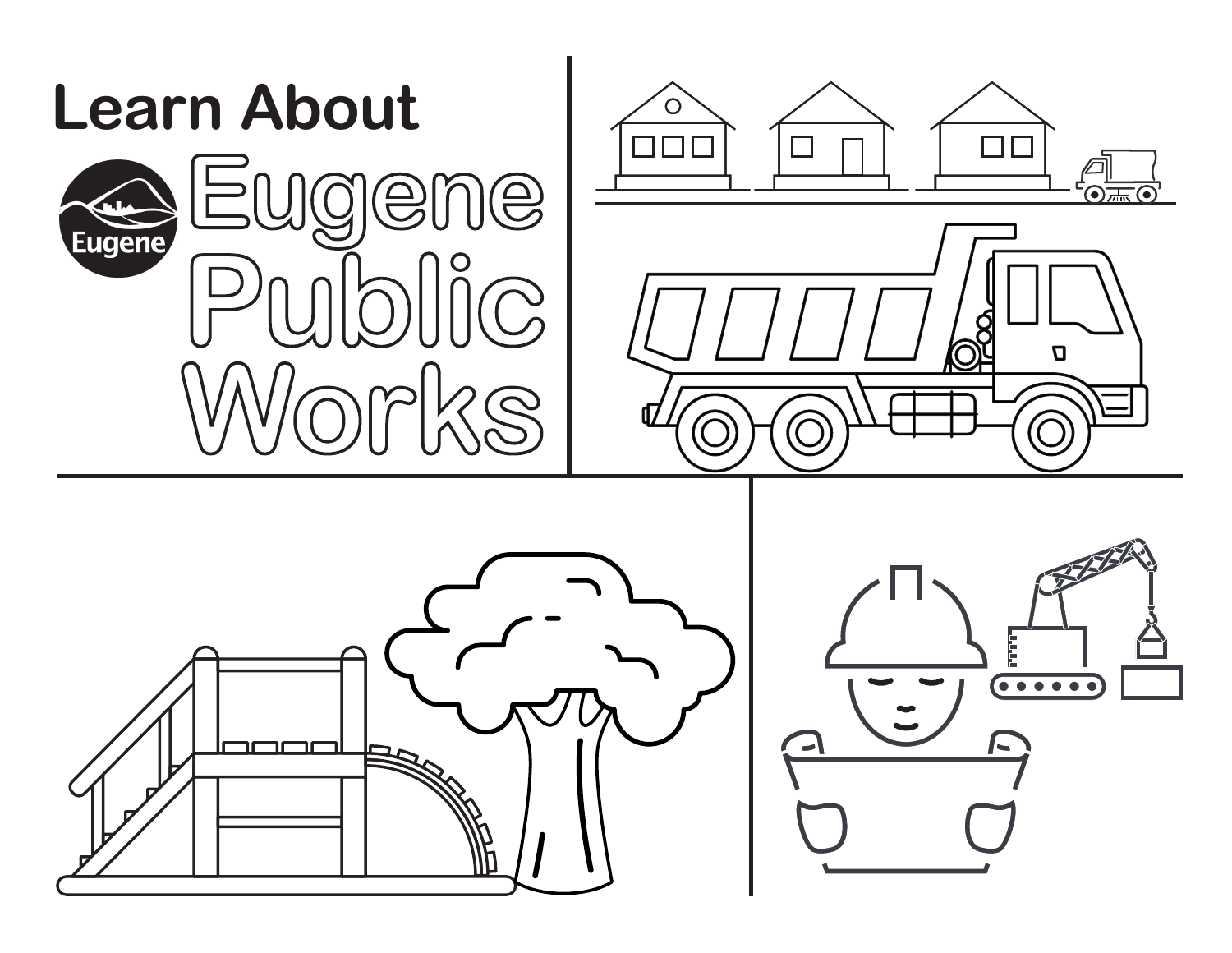**Parks** staff design our parks and keep our play areas and hiking trails clean and safe for everyone to enjoy.

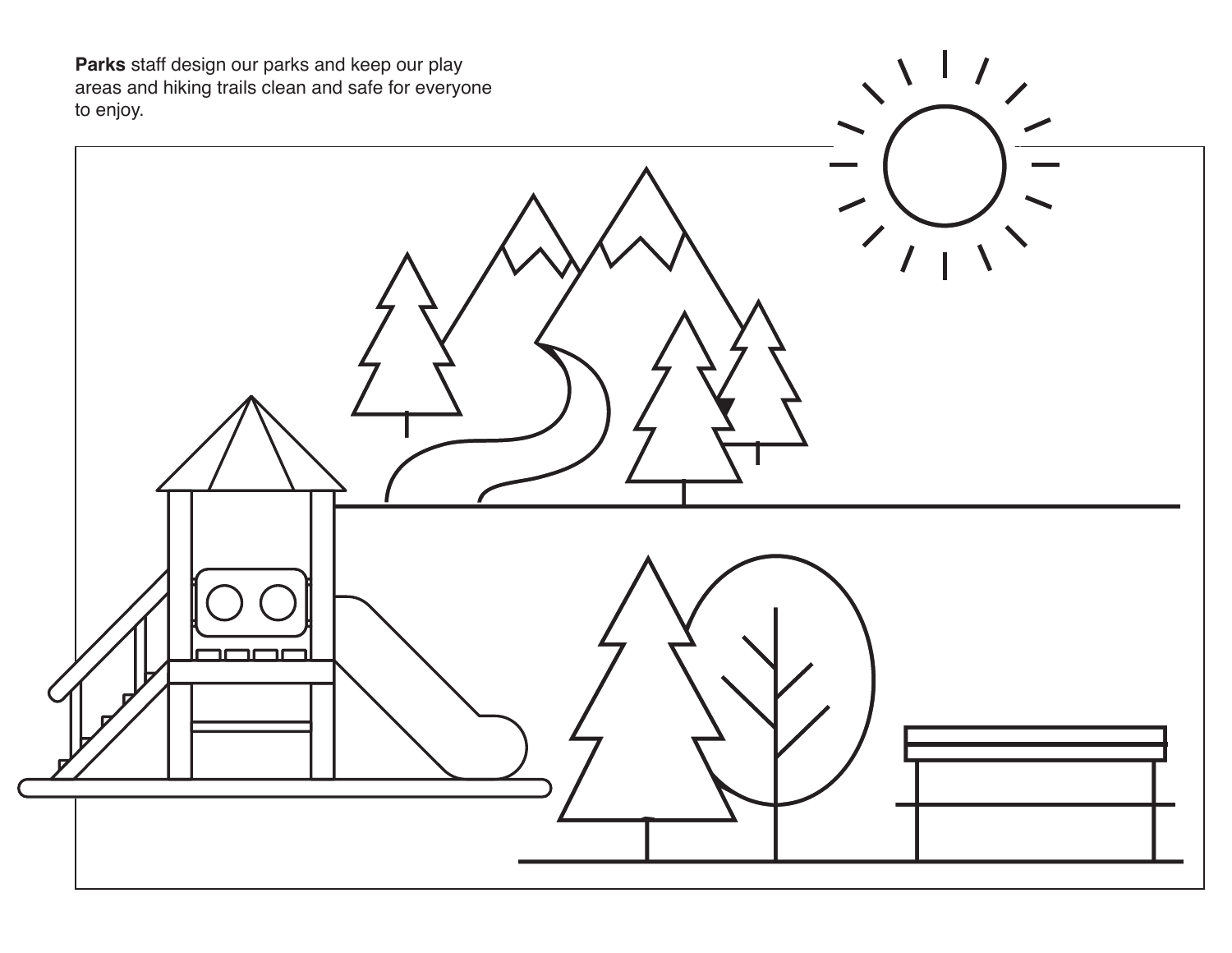**Engineers** help to plan big projects like roads, sidewalks and bridges.



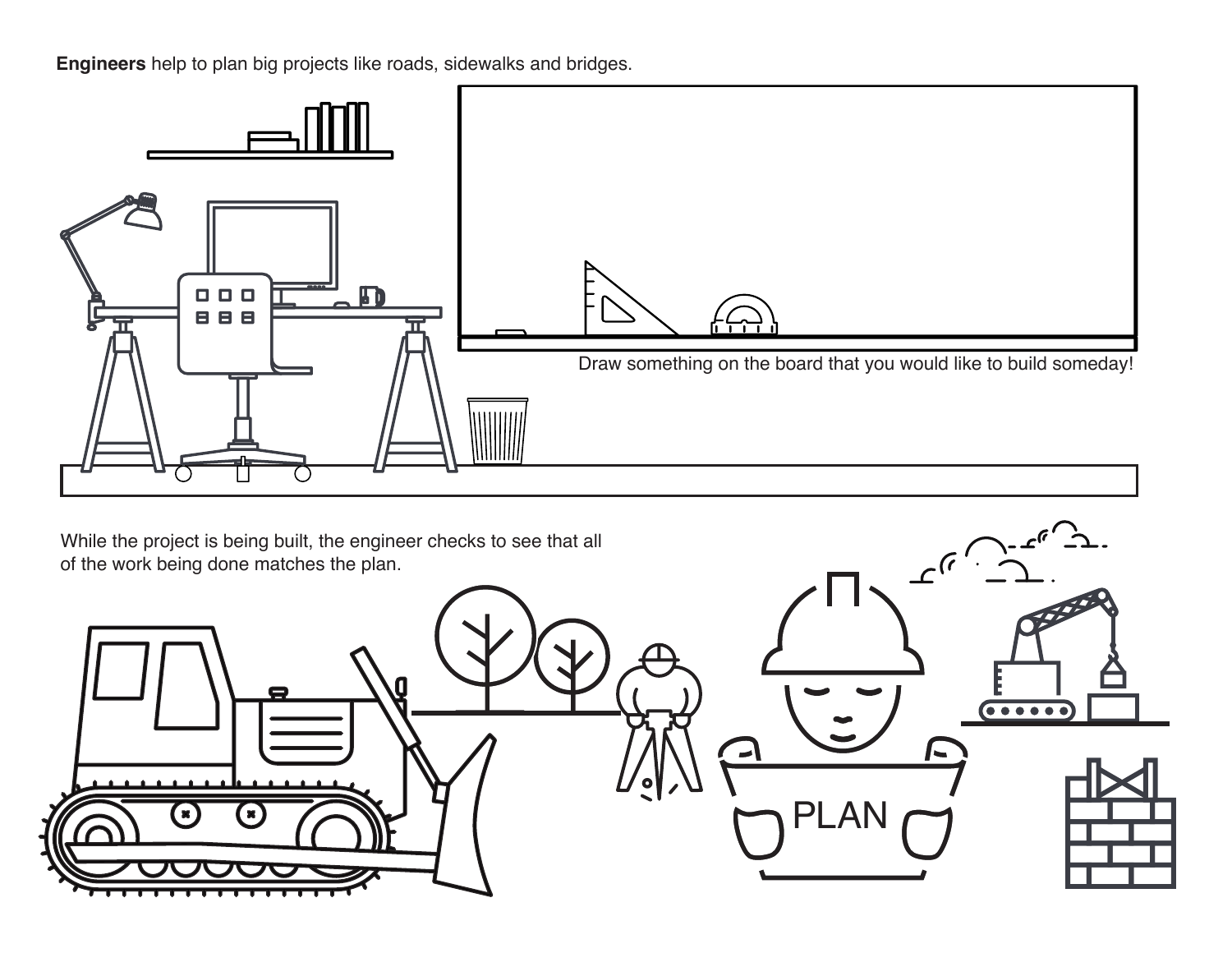**Administration** helps with all of the public works projects by:









Public Works is planning a project! Which of these things do you think we should add to the new park?

My park would have a \_\_\_\_\_\_\_\_\_\_\_\_\_\_\_\_\_\_\_\_\_\_\_\_\_\_\_\_\_\_\_\_\_\_\_\_\_\_\_\_\_\_\_\_\_\_\_\_\_\_\_\_\_\_\_\_

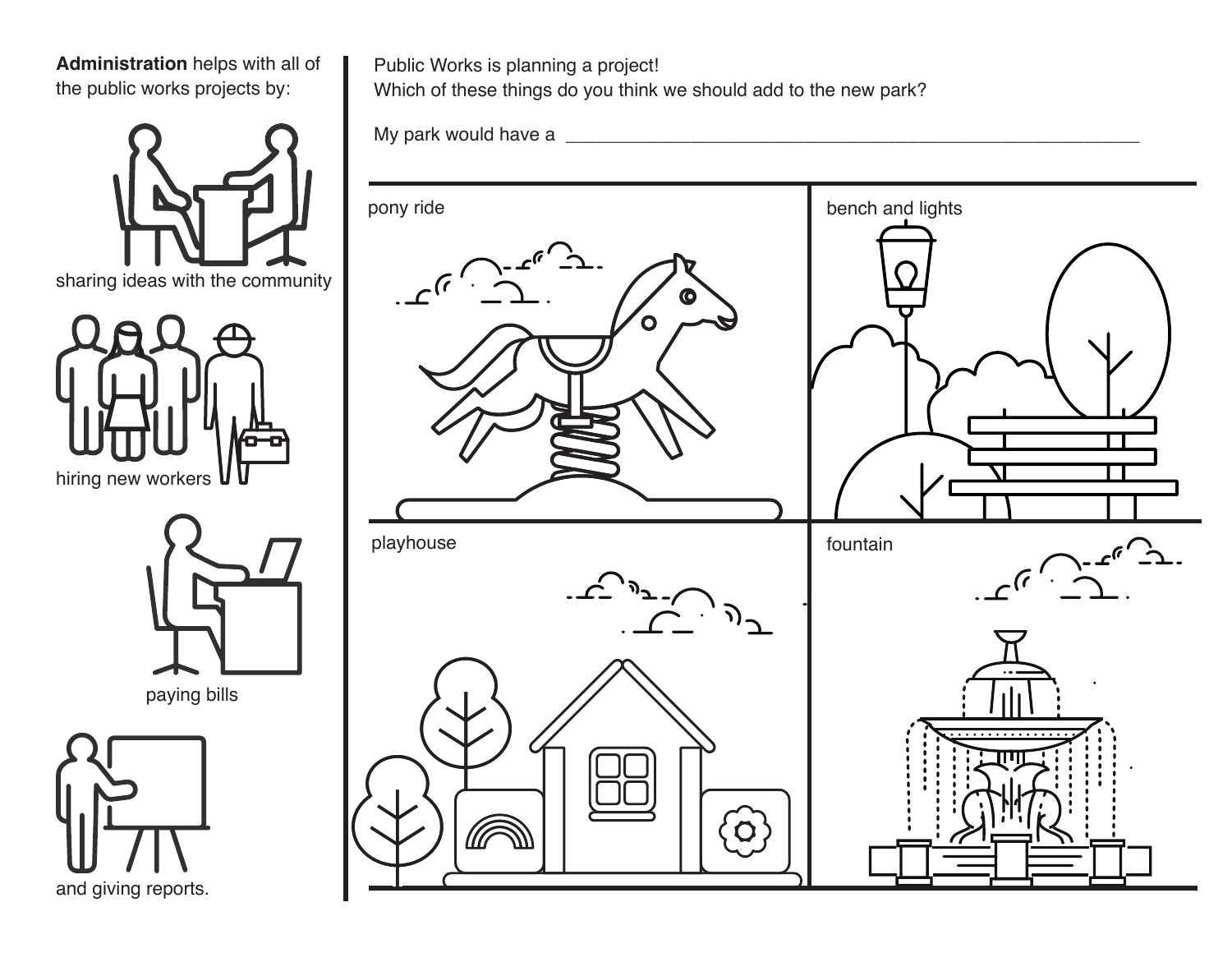The city has many roads, bridges, street lights and underground pipes. **Maintenance** workers make sure that everything is in good repair. **STOP** 

Many people in public works wear special clothes that help them do their job safely. Write the names of these items. Do you know what each item does to help workers be safe?





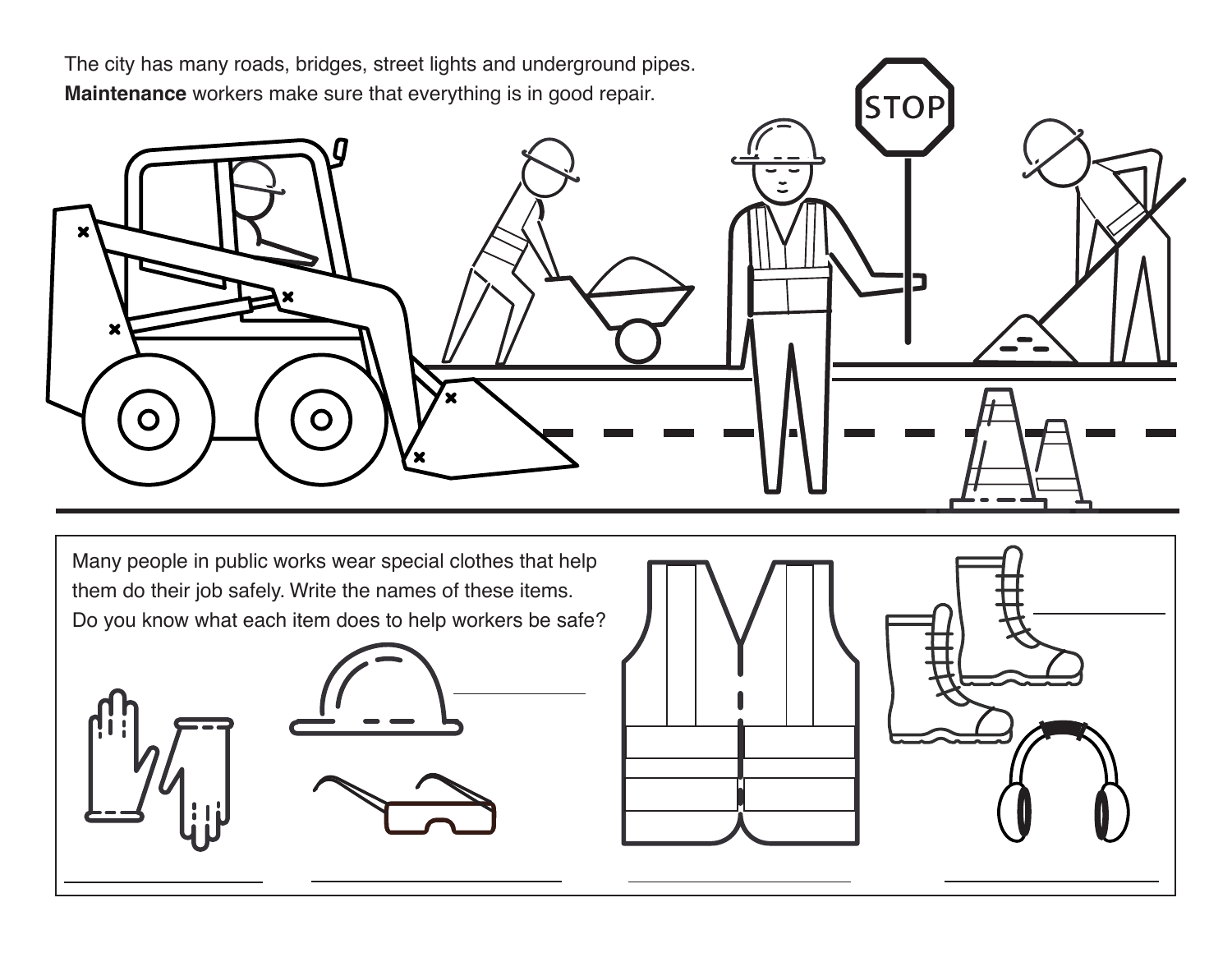Eugene Public Works owns the land and buildings at the **Eugene Airport**. We take care of the runways and buildings so that airplanes and travelers have a great place to fly to and from. **Which of these things do not belong at the airport? Example CHECK IN** 7111 99 00000  $\overline{ }$  $\circ$  $\mathbf{o}$ O  $\mathbf{O}$ WAITING AREA BAGGAGE CLAIM CHECK IN PARKING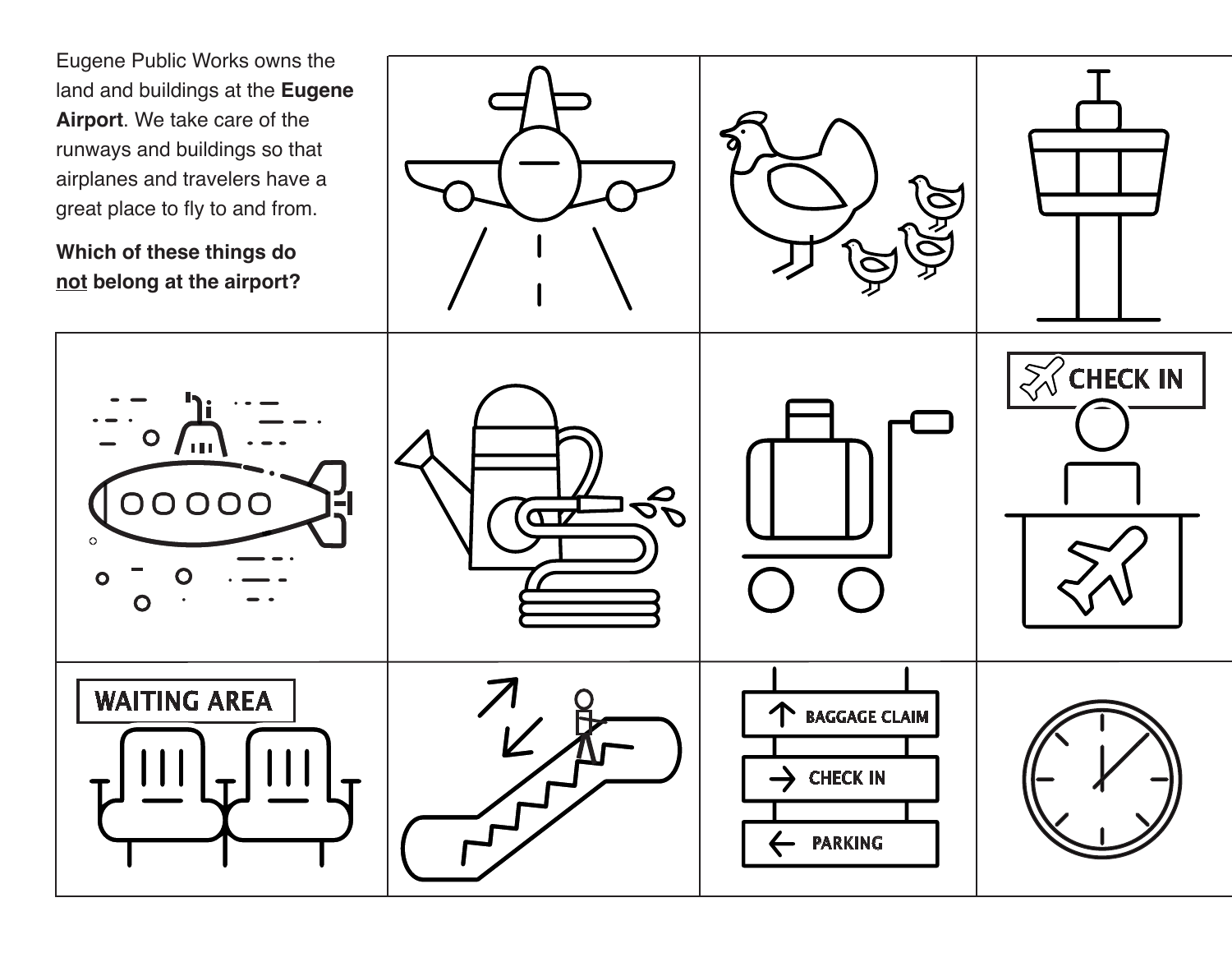